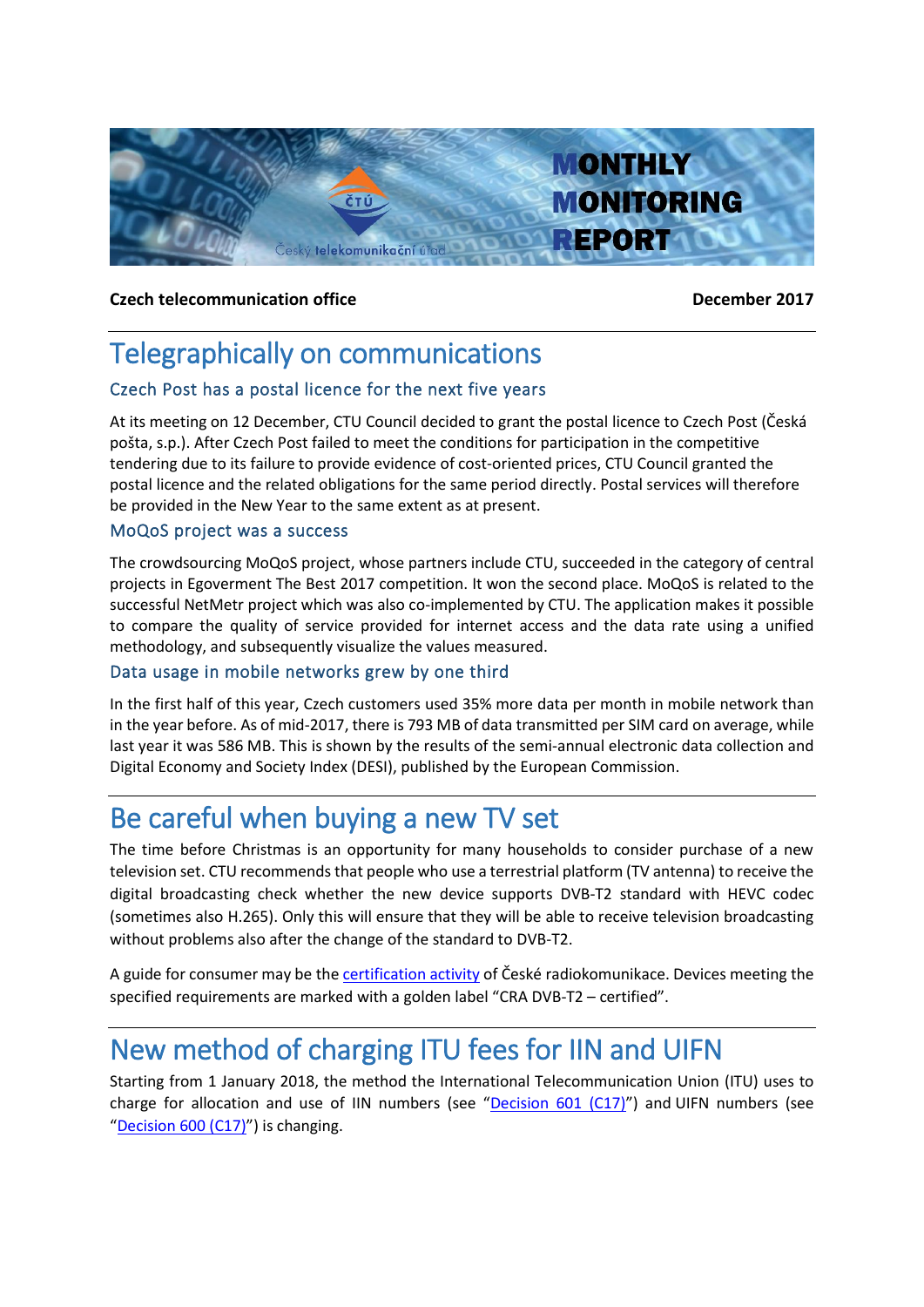CTU deems it appropriate to inform the professionals in the field about these changes because they constitute potential increase of costs for the holders of these numbers and potential applicants for these numbers.

Regarding UIFN (Universal International Freephone Number), CTU warns about the increase of the registration fee from the existing CHF 200 to CHF 300. The decision also introduces a new annual fee of CHF 100 per number for non-members of ITU-T and ITU-R. CTU adds that the allocation of UIFN is entirely outside its scope of powers and responsibilities, and CTU therefore does not collect the administration fee for the allocation or the annual fee for the use of the number.

Regarding IIN (Issuer Identifier Number), we warn about the increase of the registration fee from the existing CHF 80 to CHF 150. The decision also introduces a new annual fee of CHF 100 per number for non-members of ITU-T and ITU-R.

The fees collected in the Czech Republic for the use of IIN remain unchanged. Government Order No. 154/2005 Coll., on determination of the amount and method of calculation of the fees for the use of radio frequencies and numbers, as amended, defines an annual fee for the allocated IIN amounting to CZK 50,000; the administrative fee collected by CTU for issuing a decision is CZK 5,000.

# Changes to the contract terms

**O2** changes the contract termination terms for prepaid services. According to the terms issued effective from 15 November, the operator may terminate the contract if there has been more than a year since the last credit recharge. The termination notice is sent by O2 by a text message (SMS) and the contract shall expire after the two-week notice period.

**O2** and **O2 Family** published new price lists in which, effective from 1 January 2018, they reduce the surcharge for the volume unit to the lump-sum price when using data in roaming mode beyond the data limit to which the EU regulation applies.

**T-Mobile,** in the price list effective from 15 November, newly specifies for mobile data the maximum download and upload speed and specifies more fully, for example, the guaranteed quality of the service.

**UPC** has increased the Internet and cable TV prices within the non-loyalty portfolio, starting from 15 November.

## Postal services

On 12 December, CTU Council decided to grant the postal licence to Czech Post (Česká pošta, s.p.) for the period from 1 January 2018 to 31 December 2022.

CTU Council resorted to this decision after the competitive tendering for the postal licence holder had to be terminated without selection of the winner. Czech Post, as the only participant, failed to meet the requirements for participation because it did not provide evidence of the cost orientation of the prices of the basic services, and therefore its application was rejected. In such case, the Council may decide to impose the obligations concerned directly in accordance with Section 22(9) of the Postal Services Act.

The Council acted according to this provision and imposed the obligation for the next period upon Czech Post as an operator which best meets the criteria of evaluation of applications. General availability of the basic services will thus be ensured in the whole Czech Republic also after 1 January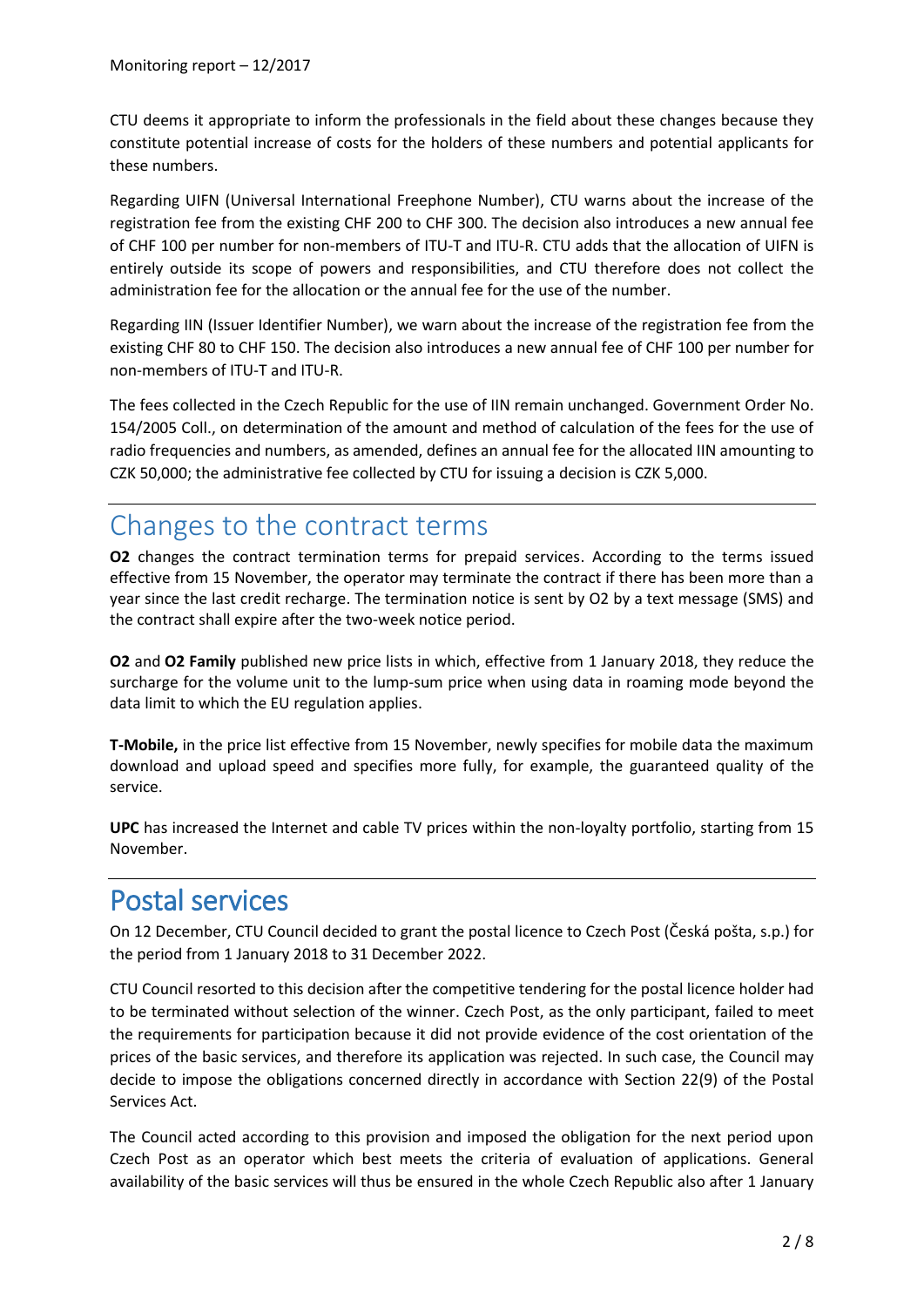2018 in a manner comparable to the current situation. It therefore means no changes for the users of postal services.

# Checked by CTU in November...

## … performance of communication activities without authorization.

CTU carried out two inspections in order to check the compliance with the conditions for the performance of communication activities by the entities inspected and found no violations.

## … compliance with the conditions of general authorization No. VO-R/12/09.2010-12 to use radio frequencies and operate facilities for broadband data transmission in 2.4 GHz- 66 GHz frequency bands.

CTU carried out 14 inspections. In nine cases it discovered deficiencies, for example use of indoor frequencies outside of buildings, operation of RLAN in SRD band in frequencies over 5,725 MHz and interference with a meteorological radar. CTU requested remedy in these cases and commenced administrative proceedings.

## … use of radio frequencies without authorization.

CTU carried out six inspections focusing in particular on the use of frequencies outside of permitted frequency bands and on the entities whose individual authorization has expired. Operation without an authorization was found in four PPS networks. Administrative proceedings will follow.

## … compliance with the terms of the individual authorization to use frequencies.

CTU carried out 15 inspections focusing on the use of frequencies by aircraft stations. No breach of terms was found.

## … sources of interference with the operation of electronic communication equipments and networks, provision of services of electronic communications or operation of radio communication services.

CTU has completed 205 investigations, of which 158 cases involved interference with television signal (including community television antenna), 30 cases involved interference with public mobile communication networks (GSM, UMTS, LTE, CDMA), ten cases involved interference with radio and television signal, and two cases involved interference with the terrestrial mobile service network. The discovered source of interference with DVB-T was BTS LTE in the 800 MHz band in 59 cases (see the following paragraph), public mobile networks were interfered with in six cases by an active TV antenna, and in four cases by a GSM repeater. Other sources of interference discovered: power supply, highvoltage line, RLAN equipment, DECT phone, and SRD equipment.

## … test operation of LTE base stations in the 800 MHz frequency band.

As of 30 November, 1260 LTE base stations were in test operation, and 14,336 LTE base stations were in permanent operation. 172 reports of interference with the terrestrial digital television signal were received by CTU in November; BTS LTE in the 800 MHz band were found to be the source of interference with DVB-T in 59 cases. The investigation of 158 cases of interference with DVB-T was completed. Defects of the viewers' receiving equipment were discovered in 74 cases, no interference was found in 22 cases, and three cases involved insufficient DVB-T TV signal.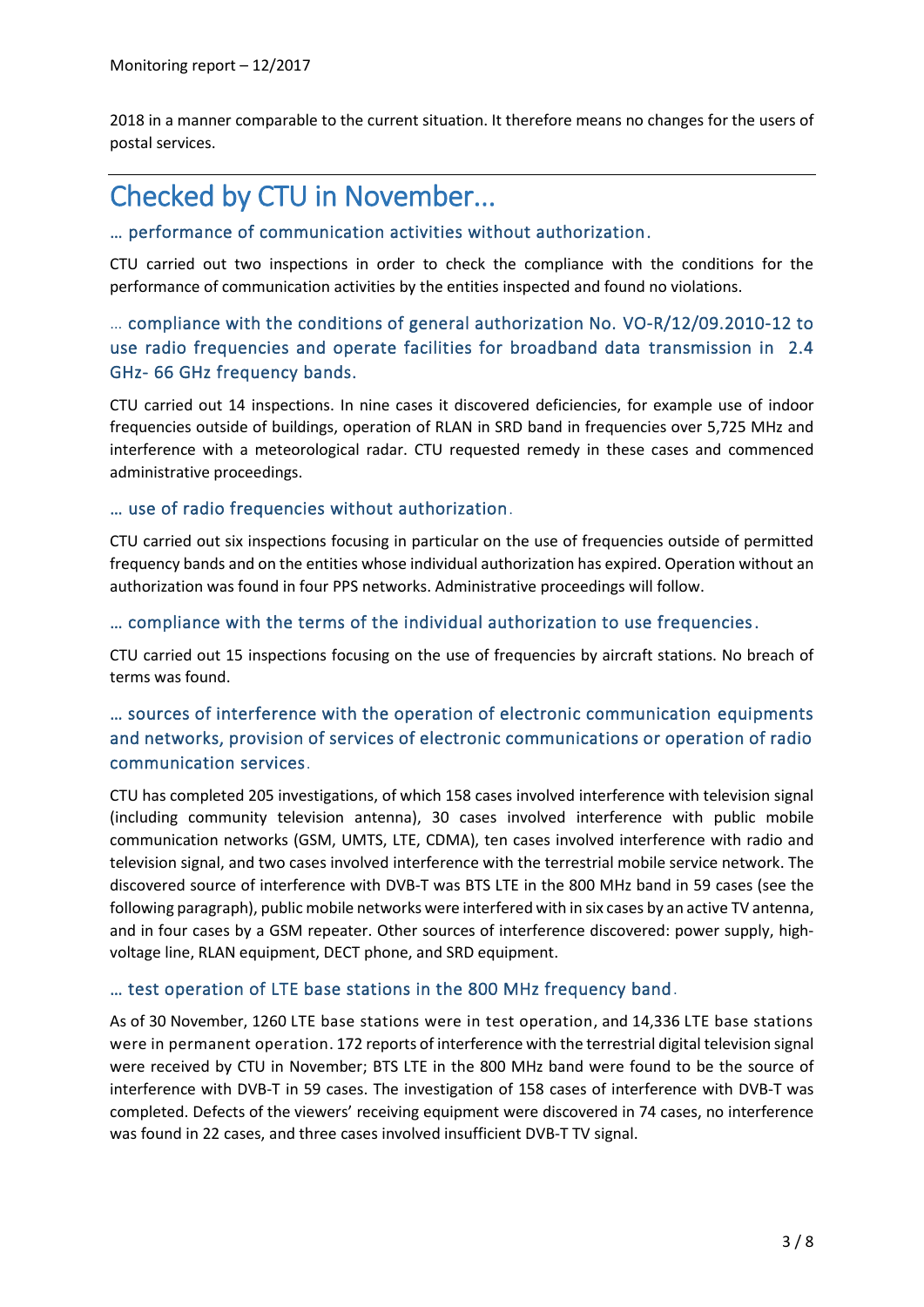#### **Summary of Inspection Activities in Electronic Communications- November 2017**

| Type of activity |                                                                                                                                                                                                                    | Number of<br>certificates or<br>inspections |             |                                               | Number of                                  |                                  | Decided in<br>favour of |                | Sanctions<br>imposed |               |
|------------------|--------------------------------------------------------------------------------------------------------------------------------------------------------------------------------------------------------------------|---------------------------------------------|-------------|-----------------------------------------------|--------------------------------------------|----------------------------------|-------------------------|----------------|----------------------|---------------|
|                  |                                                                                                                                                                                                                    | Total                                       | Of<br>which | Number of calls<br>to rectify<br>shortcomings | initiated<br>administrative<br>proceedings | Number of<br>decisions<br>issued | the subscriber          | the provider   | Number               | Amount in CZK |
|                  | Number of awarded certificates of notification of business (Section 14 of the Act*)                                                                                                                                | 9                                           |             |                                               |                                            |                                  |                         |                |                      |               |
|                  | Number of changes to certificates of notification of business (Section 14 of the Act*)                                                                                                                             | 27                                          |             |                                               |                                            |                                  |                         |                |                      |               |
|                  | Operation of communication activity without authorisation                                                                                                                                                          | $\overline{2}$                              |             |                                               | $\overline{1}$                             | $\overline{1}$                   |                         |                | $\mathbf{1}$         | 19000         |
|                  | Compliance with the terms and conditions of general authorisations                                                                                                                                                 | 24                                          |             | 10                                            | 27                                         | 24                               |                         |                | 23                   | 682000        |
|                  | a) in relation to providing public communication networks and associated facilities                                                                                                                                |                                             | $\Omega$    | $\mathbf 0$                                   | $\Omega$                                   | $\Omega$                         |                         |                | $\Omega$             | $\Omega$      |
|                  | b) in relation to providing electronic communication services                                                                                                                                                      |                                             | 3           | $\mathbf 0$                                   | 0                                          | $\Omega$                         |                         |                | $\Omega$             | $\Omega$      |
|                  | c) in relation to the use of radio frequencies and the operation of devices (radio equipment)                                                                                                                      |                                             | 21          | 10                                            | 27                                         | 24                               |                         |                | 23                   | 682000        |
|                  | Inspection in relation to radio frequencies                                                                                                                                                                        | 226                                         |             | $\Omega$                                      | 11                                         | 11                               |                         |                | 11                   | 135000        |
|                  | a) the use of radio frequencies without authorisation                                                                                                                                                              |                                             | 6           | $\Omega$                                      | 11                                         | 11                               |                         |                | 11                   | 135000        |
|                  | b) adherence to the conditions of an individual authorisation for the use of radio frequencies                                                                                                                     |                                             | 15          | $\Omega$                                      | $\Omega$                                   | $\Omega$                         |                         |                | $\Omega$             | $\Omega$      |
|                  | c) identifying sources of interference to the operation of electronic communication equipment and networks,<br>the provision of electronic communication services or the operation of radio-communication services | 205                                         |             | $\mathbf 0$                                   | $\mathbf 0$                                | $\Omega$                         |                         |                | 0                    | 0             |
|                  | Inspection of numbers for the purposes of number management (number of inspection calls)                                                                                                                           | $\Omega$                                    |             | 0                                             | $\mathbf 0$                                | $\Omega$                         |                         |                | 0                    | 0             |
|                  | a) the use of numbers without authorisation                                                                                                                                                                        |                                             | $\Omega$    | $\Omega$                                      | $\Omega$                                   | $\Omega$                         |                         |                | $\Omega$             | $\Omega$      |
|                  | b) the use of numbers in conflict with authorisation                                                                                                                                                               |                                             | $\Omega$    | $\Omega$                                      | $\Omega$                                   | $\Omega$                         |                         |                | $\Omega$             | $\Omega$      |
|                  | Subscriber dispute resolution                                                                                                                                                                                      | $\Omega$                                    |             |                                               | 9047                                       | 3272                             | 1211                    | 1796           |                      |               |
|                  | a) of objections to the settlement of complaints about services provided                                                                                                                                           |                                             | $\Omega$    |                                               | 0                                          | 2                                | $\Omega$                | -1             |                      |               |
|                  | b) of objections to the settlement of complaints about billing for services of                                                                                                                                     |                                             | $\Omega$    |                                               | 18                                         | 17                               | $\overline{7}$          | $\overline{4}$ |                      |               |
|                  | ba) access to services with expressed price (data and voice)                                                                                                                                                       |                                             | $\Omega$    |                                               | $\Omega$                                   | $\Omega$                         | $\Omega$                | $\Omega$       |                      |               |
|                  | baa) access to data services with expressed price (provided on Internet or other data networks)                                                                                                                    |                                             | $\Omega$    |                                               | $\Omega$                                   | $\Omega$                         | $\Omega$                | $\Omega$       |                      |               |
|                  | c) on the payment of price for services (monetary performance)                                                                                                                                                     |                                             | $\Omega$    |                                               | 9029                                       | 3252                             | 1204                    | 1791           |                      |               |
|                  | d) other                                                                                                                                                                                                           |                                             | $\Omega$    |                                               | 0                                          |                                  | 0                       | $\Omega$       |                      |               |
|                  | Failure to provide information according to Section 115 of the Act*                                                                                                                                                |                                             |             |                                               | $\blacktriangleleft$                       | $\overline{1}$                   |                         |                | $\mathbf{1}$         | 3000          |
|                  | Other                                                                                                                                                                                                              | 183                                         |             | $\overline{7}$                                | 22                                         | 26                               |                         |                | 22                   | 92000         |
|                  | <b>TOTAL</b>                                                                                                                                                                                                       | 471                                         |             | 17                                            | 9109                                       | 3335                             | 1211                    | 1796           | 58                   | 931000        |
|                  | 1) Act No. 127/2005 Coll., on electronic communications and amending certain related acts                                                                                                                          |                                             |             |                                               |                                            |                                  |                         |                |                      |               |

#### **Summary of Inspection Activities in Postal Services- November 2017**

| Type of activity        |                                                                                                                    | Number of<br>certificates or<br>inspections |                | Number of<br>measures in<br>the interest of                                                                    |                                                                                      |                                              |                                  | Decided in<br>favour of |          |       |          | Sanctions<br>imposed |                                                                                           |
|-------------------------|--------------------------------------------------------------------------------------------------------------------|---------------------------------------------|----------------|----------------------------------------------------------------------------------------------------------------|--------------------------------------------------------------------------------------|----------------------------------------------|----------------------------------|-------------------------|----------|-------|----------|----------------------|-------------------------------------------------------------------------------------------|
|                         |                                                                                                                    | total                                       | of<br>which    | proper<br>provision of<br>the services<br>according to<br>Section 6<br>paragraph 4<br>and Section<br>37 of ZPS | Number of<br>administrative<br>proceedings<br>from the<br>previous month proceedings | Number of<br>initiated<br>administrati<br>ve | Number of<br>decisions<br>issued | subscriber              | provider | Other | number   | amount in CZK        | Number of the<br>administrative<br>proceedings<br>carried forward<br>to the next<br>month |
|                         | Number of awarded certificates of notification of business                                                         | $\Omega$                                    |                |                                                                                                                |                                                                                      |                                              |                                  |                         |          |       |          |                      |                                                                                           |
|                         | 2. Number of changes to certificates of notification of business                                                   | $\Omega$                                    |                |                                                                                                                |                                                                                      |                                              |                                  |                         |          |       |          |                      |                                                                                           |
| $\overline{\mathbf{3}}$ | Operation of communication activity without authorisation                                                          | $\Omega$                                    |                |                                                                                                                | $\mathbf 0$                                                                          | $\Omega$                                     | $\mathbf 0$                      |                         |          |       | 0        | $\mathbf 0$          | $\Omega$                                                                                  |
| $\overline{4}$          | Compliance with the conditions of the APS*                                                                         | 0                                           |                | $\mathbf 0$                                                                                                    | $\mathbf 0$                                                                          | $\mathbf 0$                                  | $\mathbf 0$                      |                         |          |       | 0        | $\mathbf 0$          | 0                                                                                         |
|                         | Compliance with the postal conditions according to Section 6 of<br>APS                                             |                                             | $\Omega$       | $\Omega$                                                                                                       | $\Omega$                                                                             | $\Omega$                                     | $\mathbf 0$                      |                         |          |       | 0        | $\Omega$             | $\Omega$                                                                                  |
|                         | Compliance with the conditions for quality requirements<br>according to Decree No. 464/2012                        |                                             | $\mathbf 0$    | $\Omega$                                                                                                       | $\mathbf 0$                                                                          | $\mathbf 0$                                  | $\mathbf 0$                      |                         |          |       | 0        | $\Omega$             | $\mathbf 0$                                                                               |
|                         | Resolution of objections to the settlement of complaints<br>about services provided according to Section 6a of APS | $\Omega$                                    |                |                                                                                                                | 87                                                                                   | 27                                           | 31                               | $\overline{7}$          | 13       | 11    |          |                      | 83                                                                                        |
| 6                       | Dispute resolution according to Section 37 paragraph 3 letter<br>a) of APS                                         | $\Omega$                                    |                |                                                                                                                | $\Omega$                                                                             | $\Omega$                                     | $\mathbf 0$                      | $\Omega$                | $\Omega$ | 0     |          |                      | $\Omega$                                                                                  |
|                         | Failure to provide information according to Section 32 letter<br>a) of APS                                         |                                             |                |                                                                                                                | $\Omega$                                                                             | $\Omega$                                     | $\mathbf 0$                      |                         |          |       | $\Omega$ | $\Omega$             | $\Omega$                                                                                  |
| 8.                      | Other                                                                                                              | $\overline{2}$                              |                | $\mathbf 0$                                                                                                    | 11                                                                                   | 3                                            | $\mathbf 0$                      |                         |          |       | 0        | 0                    | 14                                                                                        |
|                         | on-site survevs                                                                                                    |                                             | $\overline{2}$ | $\Omega$                                                                                                       | $\Omega$                                                                             | $\Omega$                                     | $\mathbf 0$                      |                         |          |       | $\Omega$ | $\Omega$             | $\Omega$                                                                                  |
|                         | Administrative procedure in the matter of an offence according to<br>Section 37a paragraph 3 letter a)             |                                             | $\Omega$       | $\Omega$                                                                                                       | $\overline{2}$                                                                       | $\Omega$                                     | $\mathbf 0$                      |                         |          |       | 1        | $\Omega$             | $\overline{2}$                                                                            |
|                         | Administrative procedure in the matter of an offence according to<br>Section 37a paragraph 1 letter a)             |                                             | $\mathbf 0$    | $\mathbf 0$                                                                                                    | 3                                                                                    | $\mathbf 0$                                  | $\mathbf 0$                      |                         |          |       | 0        | $\mathbf 0$          | 3                                                                                         |
|                         | Administrative procedure in the matter of an offence according to<br>Section 37a paragraph 2 letter a)             |                                             | $\mathbf 0$    | $\mathbf 0$                                                                                                    | $\overline{1}$                                                                       | $\mathbf 0$                                  | $\mathbf 0$                      |                         |          |       | 0        | 0                    | $\mathbf{1}$                                                                              |
|                         | Administrative procedure in the matter of an offence according to<br>Section 37a paragraph 2 letter e)             |                                             | $\mathbf 0$    | $\mathbf 0$                                                                                                    | $\overline{2}$                                                                       | 3                                            | $\mathbf 0$                      |                         |          |       | 0        | $\mathbf 0$          | 5                                                                                         |
|                         | Administrative procedure in the matter of an offence according to<br>Section 37a paragraph 1 letter c)             |                                             | $\Omega$       | $\Omega$                                                                                                       | $\overline{2}$                                                                       | $\Omega$                                     | $\mathbf 0$                      |                         |          |       | $\Omega$ | $\Omega$             | $\overline{2}$                                                                            |
|                         | Administrative procedure in the matter of an offence other                                                         |                                             | $\Omega$       | $\Omega$                                                                                                       | $\overline{1}$                                                                       | $\Omega$                                     | $\mathbf 0$                      |                         |          |       | $\Omega$ | $\Omega$             | $\overline{1}$                                                                            |
|                         | <b>TOTAL</b>                                                                                                       | $\overline{2}$                              |                | $\Omega$                                                                                                       | 98                                                                                   | 30                                           | 31                               | $\overline{7}$          | 13       | 11    | $\Omega$ | $\Omega$             | 97                                                                                        |
|                         | Act No.29/2000 Coll., on postal services and amending certain acts                                                 |                                             |                |                                                                                                                |                                                                                      |                                              |                                  |                         |          |       |          |                      |                                                                                           |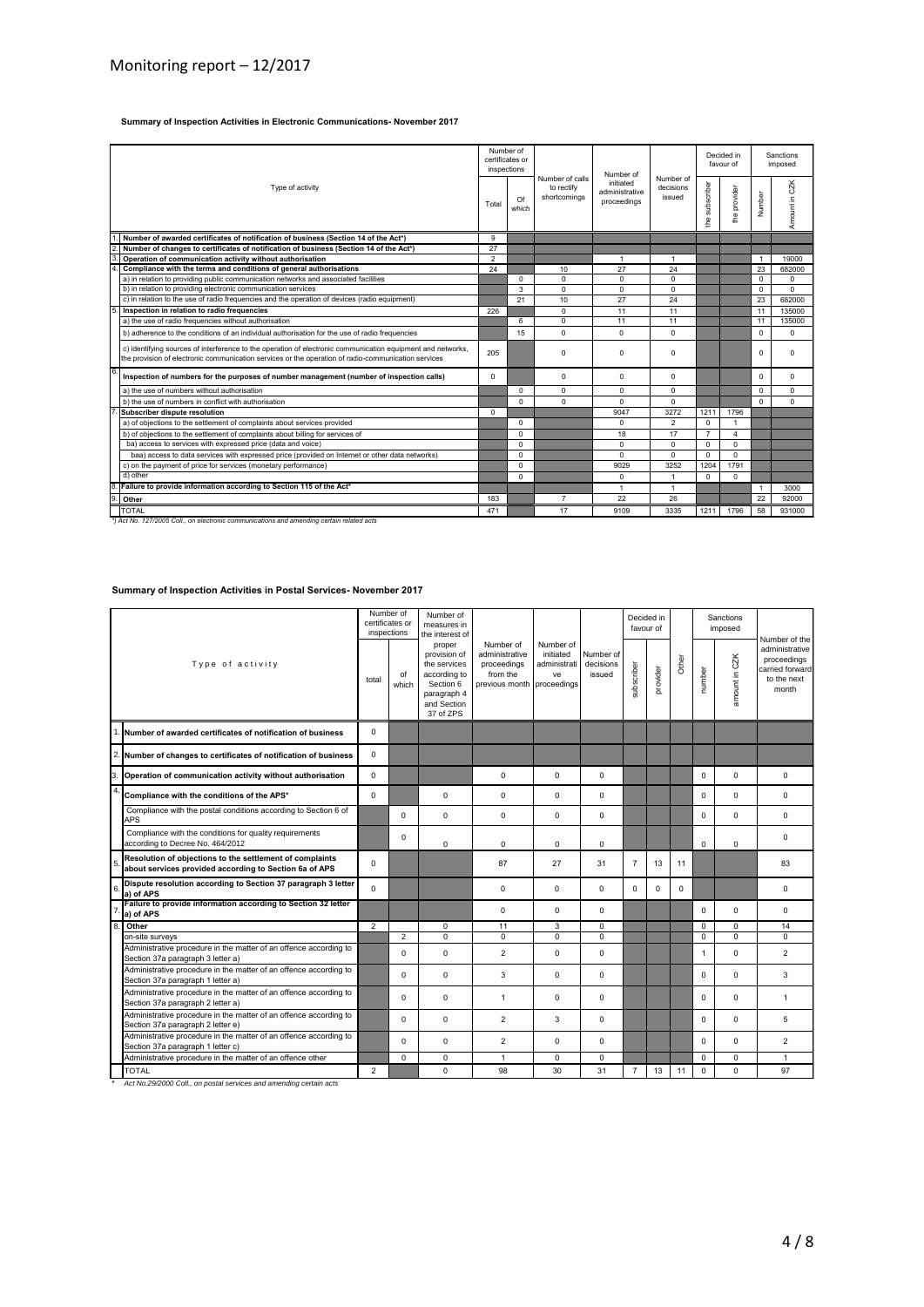# CTU Working for the Consumer: Will the new data packages comply with the net neutrality rules?

**CTU is currently checking the conditions of the packages for data plans of Vodafone Pass and T-Mobile Stream On. The operators introduced the offer of new (supplemental) packages for data plans in mid-November. The service makes it possible to use data services without including some types of traffic (e.g. video) in the volume limits (the so-called FUP).** 

CTU is assessing whether the nature of these supplemental services in which the so-called zero-rating practice is used complies with the legislation: Regulation (EU) No. 2120/2015 of the European Parliament and of the Council and the recommendation of BEREC, the Consumer Protection Act, and the requirement for transparency of offers.

Specifically, CTU is reviewing in particular the charges for advertisements inserted in the video played, the set-up of quality of the video played, and possible limitations of these packages by the operators depending on the volume of data used.

# Market analyses

## Markets No. 3a/3B

## **(3a) – Wholesale services with local access provided at a fixed location, and (3b) – wholesale services with central access provided at a fixed location for products for general consumption**

Until 8 December there was a public consultation of the draft [decision](https://www.ctu.cz/sites/default/files/obsah/ctu/vyzva-k-uplatneni-pripominek-k-navrhu-rozhodnuti-o-ulozeni-povinnosti-spolecnosti-ceska.s.se-sidlem-olsanska-268/6-praha-3-psc-13000-ico-04084063-na-zaklade-vysledku-analyzy-relevantniho-trhu-c.3a-velkoobchodni-sluzby-s-mistnim-pristupem-poskytovanym-v-pevnem-miste./obrazky/rem3aproverejnoukonzultacifinal.pdf) to impose obligations upon an undertaking with significant market power, Česká telekomunikační infrastruktura a.s. (CETIN), on markets No. 3a and No. 3b. Within the public consultation, comments were filed by Vodafone Czech Republic a.s., T-Mobile Czech Republic a.s., and CETIN. CTU will now process the comments within the statutory period and subsequently publish the result on its website.

Until 8 December it was possible to file comments within th[e public consultation](https://www.ctu.cz/vyzva-k-uplatneni-pripominek-k-navrhu-rozhodnuti-o-cene-ve-veci-ulozeni-povinnosti-souvisejici-s-0) on the draft decision on the price for CETIN in market No. 3a. Comments were filed by Vodafone, T-Mobile and České Radikomunikace a.s. This decision is supposed to set maximum prices for co-location services and an obligation to charge a cost-oriented price for the provision of access to the dark fiber.

## Market No. 4

### **Wholesale services with high-quality access provided at a fixed location**

CTU published at the discussion site the settlement of the comments made by Vodafone on the draft decision on declaration of CETIN as an undertaking with significant market power in relevant market No. 4. Until 8 December there was also a public consultation of the draft decision to impose obligations upon this company. Within the public consultation, comments were filed by České Radiokomunikace a.s. and Vodafone. CTU will process the comments received within the statutory period and subsequently publish the result on its website.

## Mobile services market

CTU published at the [discussion site](https://www.ctu.cz/vyzva-k-uplatneni-pripominek-k-navrhu-testu-tri-kriterii-pro-trh-mobilnich-sluzeb) the settlement of the comments from the public consultation on the proposed three-criteria test for the Mobile Services Market focusing specifically on mobile data services. Based on the comments received, CTU will modify the draft test and subsequently submit to the Office for the Protection of Competition for comments.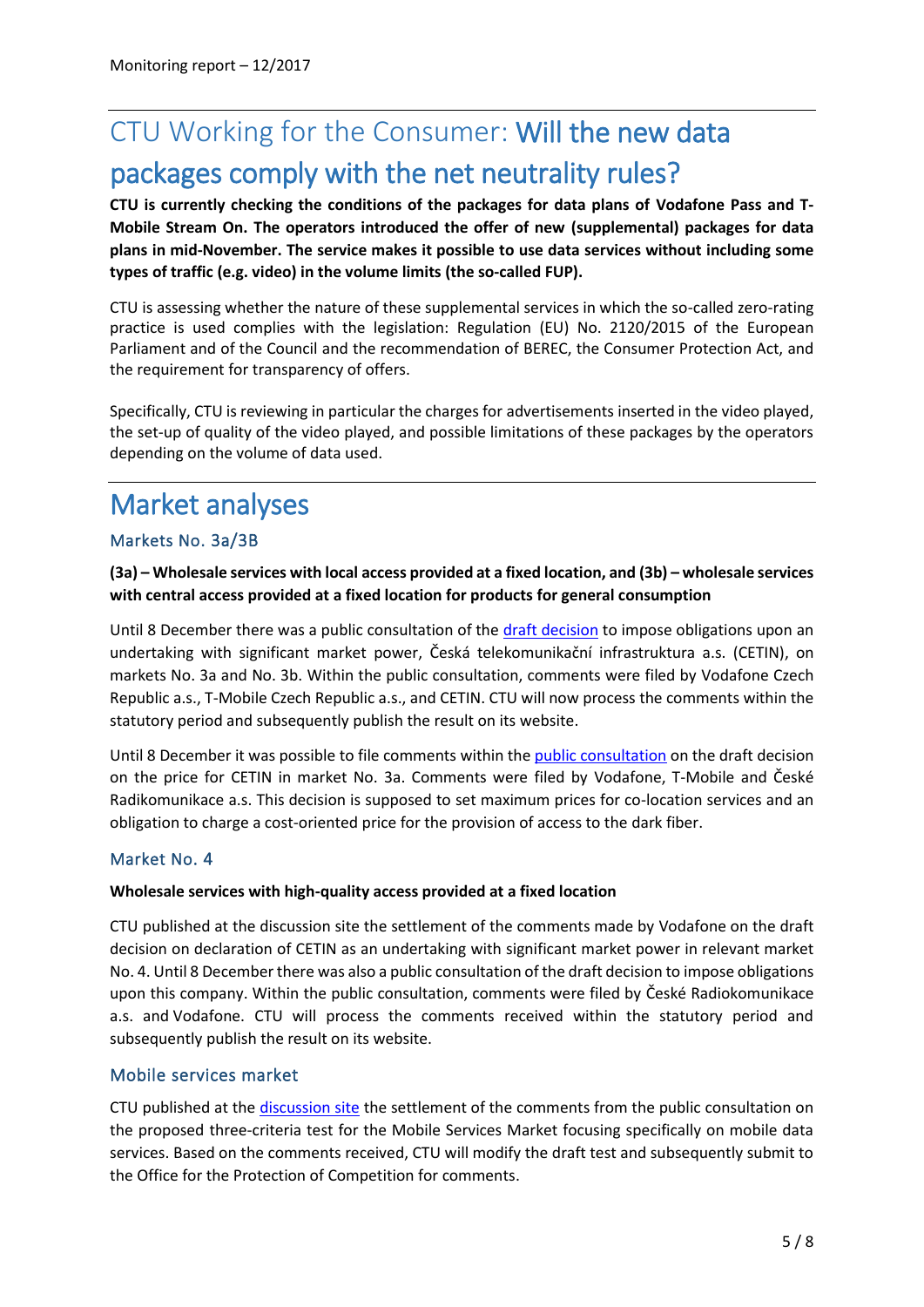## Radio spectrum management

## Fees for the use of frequencies

On 12 December CTU commenced an interinstitutional comments procedure of the proposed change of the Government Order No. 154/2005 Coll., on determination of the amount and method of calculation of the fees for the use of radio frequencies and numbers, as amended. It constitutes implementation of one of the measures of the Action Plan for Implementation of Non-Subsidy Measures to Support the Planning and Deployment of Electronic Communication Networks adopted by the government on 10 May 2017.

The new wording of the Government Order reduces the fees for radio frequencies necessary for the provision of high-speed Internet access services in fixed and mobile networks. The proposed legislation is based on the conclusions of the working group of CTU and representatives of the electronic communication industry.

## Dog collars with GPS

On 7 November CTU Council approved general authorization No. [VO-R/25/11.2017-8](https://www.ctu.cz/sites/default/files/obsah/ctu/vseobecne-opravneni-c.vo-r/25/11.2017-8/obrazky/vo-r25-112017-8.pdf) to use radio frequencies and to operate dog trackers. This new general authorization will enable **licence-exempt** use of the 155.45 MHz frequency band for collars designed for dog tracking using GPS. Until now, the equipment could only be operated under an individual authorization to use radio frequencies, while in some European countries it could be operated freely. The general authorization will come into effect on 15 December.

# Annex: Subscribers' complaints

**For the 3rd quarter of 2017 CTU has recorded 544 complaints by subscribers/users of electronic communication services. Out of this number, 332 complaints were processed by CTU according to the law (i.e., 61% of the total number), 29 complaints could not be processed by CTU due to lack of jurisdiction and these were referred to the competent authority (i.e., 5.3% of the total number), and 183 complaints were unjustified (i.e., approximately 33.7% of the total number) and no violation of the law was found in the course of investigation thereof.**

In general, compared with the  $2^{nd}$  quarter of 2017, we can see decline in the number of complaints related to subscriber contracts. On the other hand, the number of complaints about billing has slightly increased in this period.

CTU received a total of 130 complaints about billing, which is approximately 23.9% of the total number of complaints. These complaints are most often resolved by providing legal advice to the complainant or these cases are settled within administrative proceedings pursuant to Section 129 of the Electronic Communications Act (subscriber disputes) as objections against the handling of a complaint about the price for the services provided.

The public mostly contacted CTU with complaints about distance contracts (concluded most often by telephone) where the complainants stated that the contract was different from the contents of the contract agreed upon by telephone. Quite frequent were also complaints about automatic prolongation of contracts where the complainants often fail to notice the information on contract extension and the methods of termination in the bill. The amendment of the Electronic Communications Act effective from 2 September 2017 should make the situation clearer, at least with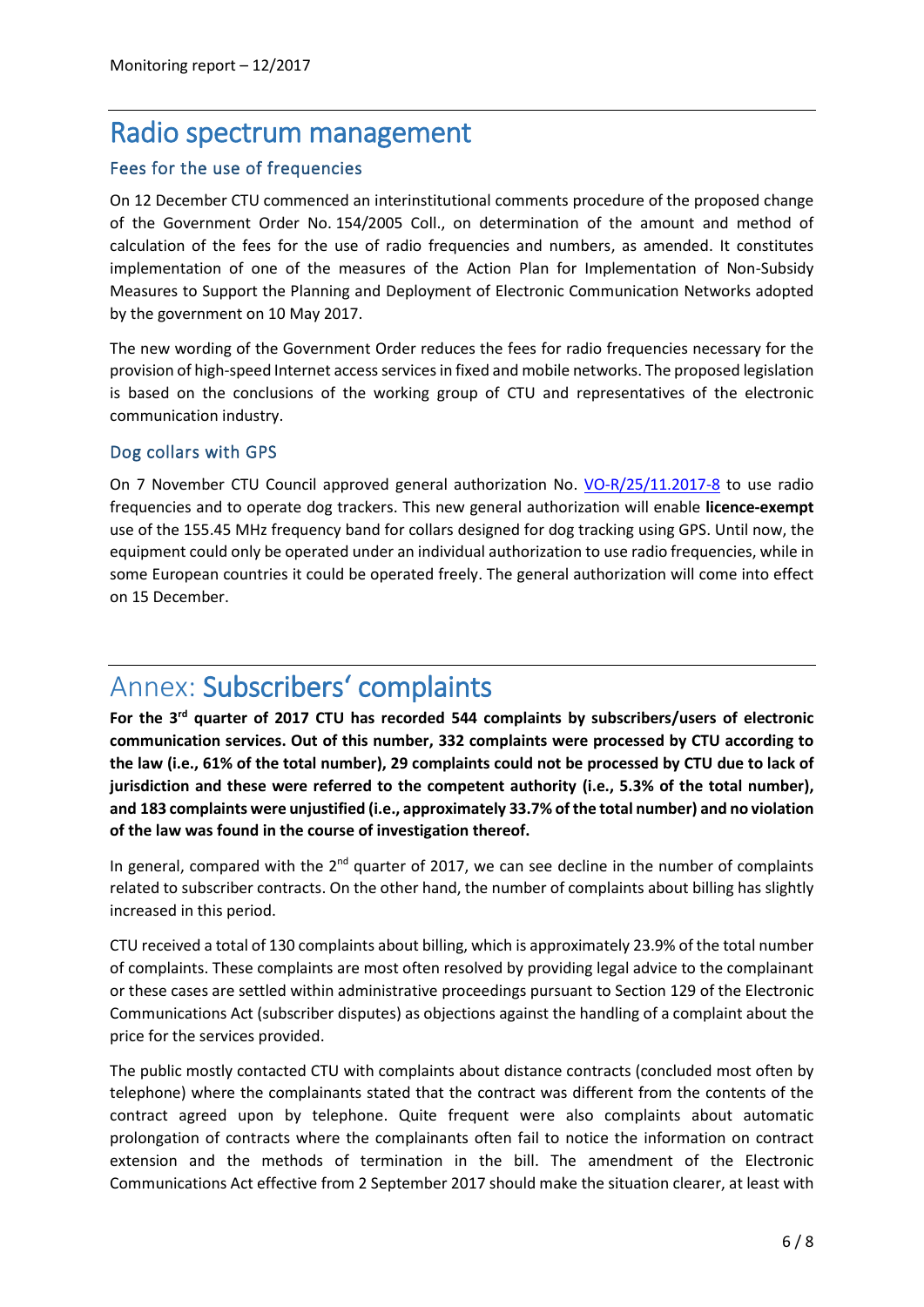respectto consumers, since providers are obliged not only to inform the consumer about the extension of the contract but also to request from the consumer demonstrable consent to the automatic extension of the commitment. Further complaints were filed in connection with the European roaming regulation where the complainants stated that some operators changed the contract terms in response to the European legislation without informing them about the change or, as the case may be, that they do not provide roaming for all services (typical for data services). There were also quite a few complaints about the fact that providers do not accept a contract termination notice or that they request payment from the subscribers upon an early termination of the contract even in cases where the contract is terminated due to unilateral change of terms.

As for the telephone number portability, CTU recorded 15 complaints, which is almost an identical number of complaints as in the 2<sup>nd</sup> quarter of 2017. The most frequent reasons for complaints were problems with the functionality of the identifier provided (the so-called ČVOP), provider's failure to provide the identifier, etc..

In the 3<sup>rd</sup> quarter of 2017 CTU received a total of 1,098 questions, which is 55 more than in the 2<sup>nd</sup> quarter.

CTU recorded (in particular prior to the effective date of the amendment to the Electronic Communications Act) a number of complaints about difficulties with termination of a contract by the subscriber's notice, in particular in contracts where the automatic extension of the commitment was agreed upon. In several cases the complainants claimed that they were not informed about the automatic extension of the contract. When looking into it, however, it usually turned out that the information on contract extension, including the methods of contract termination, was included in the bill. CTU will check, within its supervisory activities, whether the providers fulfill this legal obligation, whether they fulfill it properly, and how they request the active consent to the contract extension.

The amendment to the Electronic Communications Act effective from 2 September 2017 also unified the termination notice period which must not exceed 30 days. Together with the above-described active procurement of the consent to the contract extension, the unified notice period could contribute, at least with respect to consumers, to greater transparency of the process of termination and/or prolongation of contracts. Going forward, consumers should be therefore able to avoid situations where their contract is automatically extended during the notice period and, if they insisted on termination of the contract, they were charged an early termination fee which can be very high, in particular at the beginning of a new commitment contract.

With effect from 1 February 2018, in situations where the subscriber wants to port his/her number, the contract will terminate no later than 10 days after the subscriber manifested his/her will to terminate the contract and port his/her number to another provider. Due to such substantial change in the telephone number portability process, CTU will focus early next year also on checking the fulfillment of the new conditions laid down by the law for contract termination upon the subscriber's request for telephone number porting.

## Complaints and questions about postal services

In the 3<sup>rd</sup> quarter of 2017 CTU received 23 complaints about the basic postal services pursuant to Article 3 of the Postal Services Act. This is five complaints less than in the previous period. 14 complaints were settled in favor of the customer, in nine of the complaints the law was not broken. Consumers most often complained about the service of delivery of registered items (11 complaints), about the basic international postal services (six complaints), three complaints were about money remittance service, and one complaint was about the delivery of postal items up to 2kg, delivery of